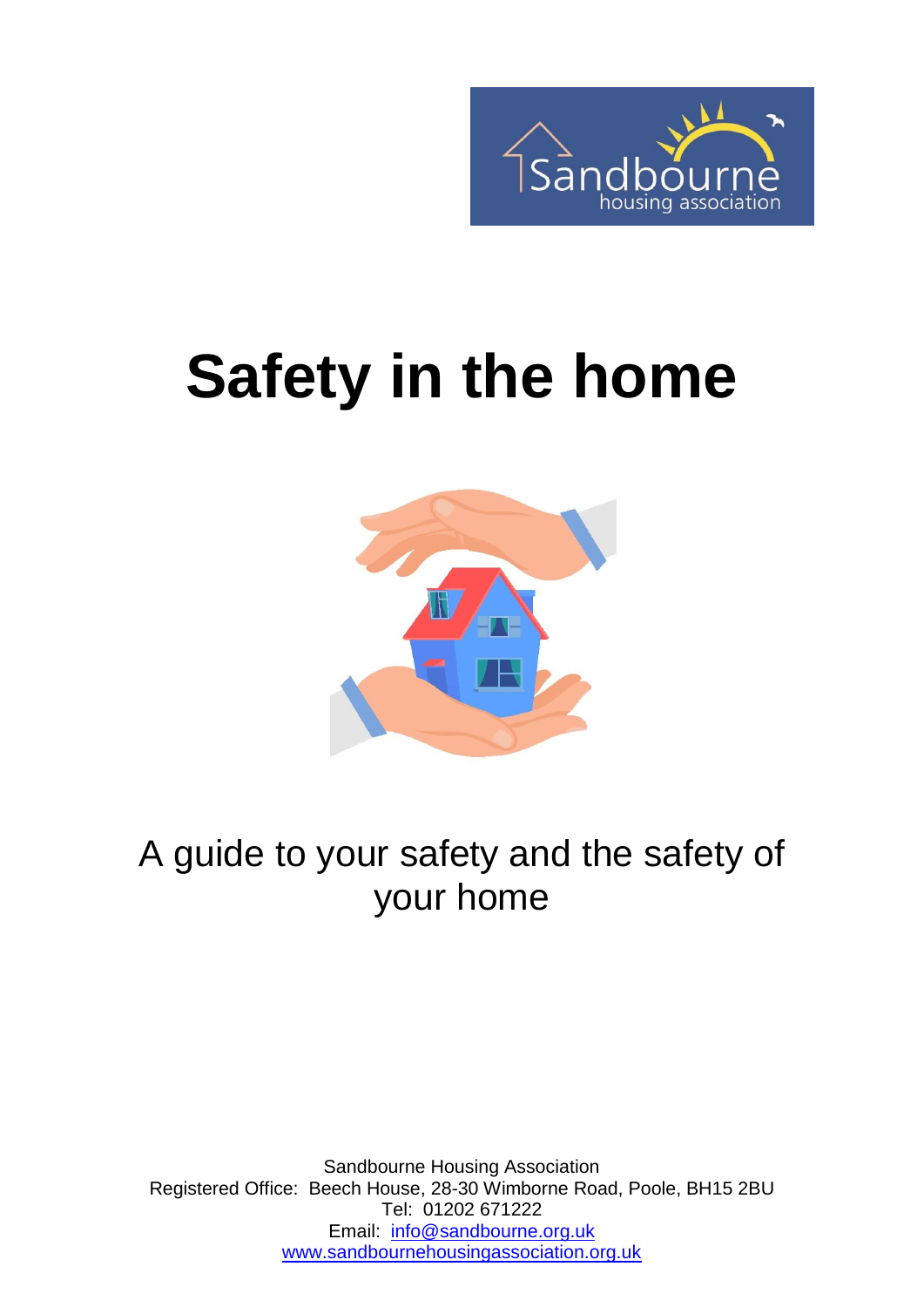#### **Introduction**

Although some of the contents of this leaflet are specific to our flats, the majority of the advice and information applies to all of our occupants, irrespective of the type of property you live in.

The use of 'you' applies to all of our occupiers whether you are a tenant, leaseholder or a shared owner.

The use of 'us' or 'we' refers to Sandbourne Housing **Association** 

This leaflet is intended to be a basic guide for residents about keeping safe in your home, for example, on fire safety:

All of Sandbourne's flats are 'stay put', which means that in the event of a fire **outside** of your flat, you should stay in your home until the fire service says otherwise.

However, if you have a fire **inside** your flat or house, you should evacuate it immediately.

#### **Gas safety and what to do if you smell gas**

On smelling gas, our 60+ residents must operate their emergency call system, where they have this. All other occupants must ring the emergency services.

When you smell gas, do not smoke or light a flame.

Do not use portable gas heaters in your home.

Make sure that the annual gas safety checks are carried out. See our separate leaflet on Gas Safety.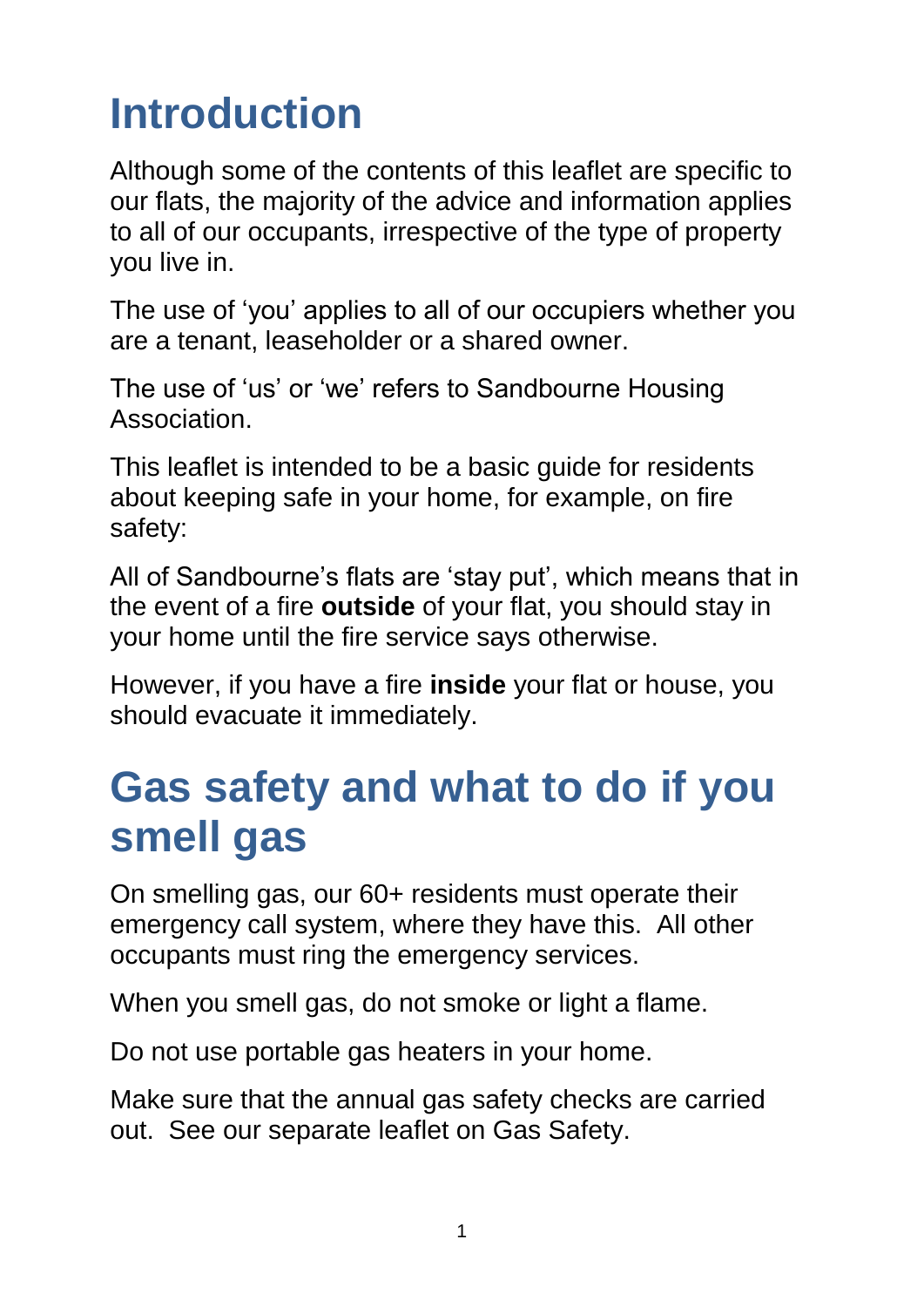## **Electrical safety**

The following are recommended:

- Unplug any electrical appliances that are not in use.
- If you do not have enough sockets, use a multi-point extension lead, if necessary.
- Do not plug one extension lead into another.
- Although most plugs are sealed, where they are not, make sure the correct fuse is used.
- Disconnect the electricity supply to any faulty switch or socket.
- Don't touch bare or frayed wires. Turn the electricity off at the consumer unit (fuse box) and report it to us.
- Don't touch anything electrical if it is wet or if your hands are wet. Turn off the electricity (with dry hands) at the consumer unit (fuse box) and don't use it until it is dry.
- Don't carry out any electrical alterations or improvements without our permission.
- Don't put nails or fittings in a wall near a socket, switch or light fitting, or around the edge of the wall.
- When using portable electrical appliances or tools outside, make sure you use a circuit breaker.

# **Preventing fires**

- There are smoke detectors in all of our properties. If these are faulty, please report this to us immediately.
- If you are a smoker, make sure that you have put out all cigarettes properly before going to bed at night or before going out.
- Remember that it is illegal to smoke inside any enclosed communal areas, eg corridors and communal lounges.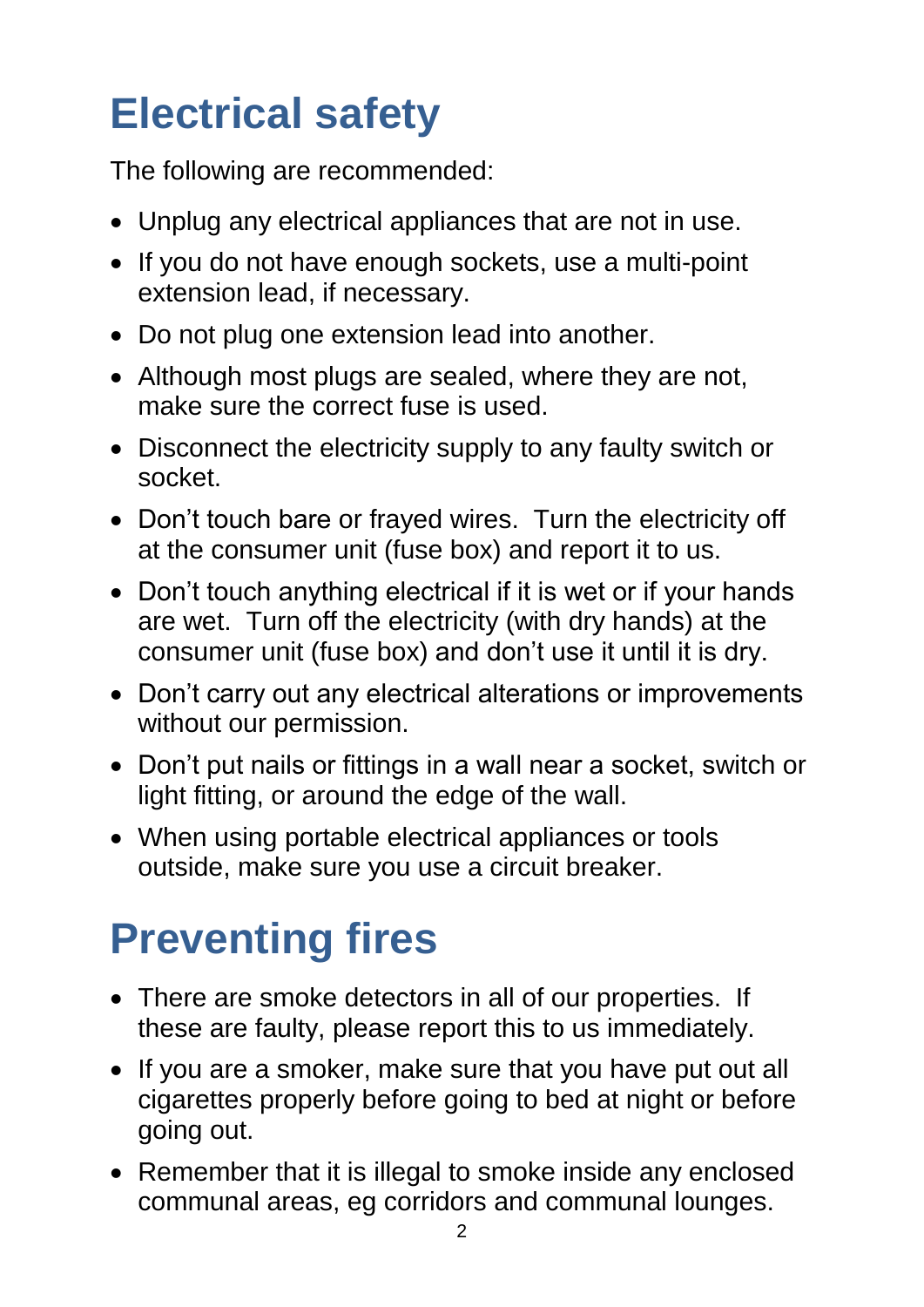We also prohibit this in our communal kitchens, communal laundries and guest rooms.

- Don't leave the cooker unattended, for example when making toast.
- Don't put clothes over heaters, or very close to heaters, to dry.
- Don't use chip pan as they can easily catch fire if unattended, even for a short time.
- Don't leave lit candles in rooms if no-one is in that room.
- Don't have candles near curtains or by fires, where someone could catch their clothing alight.
- Don't have candles in rooms with pets or young children as they could be knocked over.
- Make sure that the correct annual safety checks are carried out. See our separate leaflet on Gas Safety.
- Don't leave items that could cause an obstruction, or hinder the fire service, in the communal areas of blocks of flats, eg door mats, tables, etc.

#### **Electric scooters/buggies**

If you are thinking about getting an electric buggy, you should discuss the matter with us.

In most cases, you will need to store and recharge your buggy within your own home. You will need to check that you can get a buggy in and out of your home before getting one. It should also not cause an obstruction in the case of a fire and should not be left in communal areas in blocks of flats.

In some of our 60+ schemes we do have buggy stores/ electric charging areas. We do make an annual charge to use these facilities and we also hold a register and waiting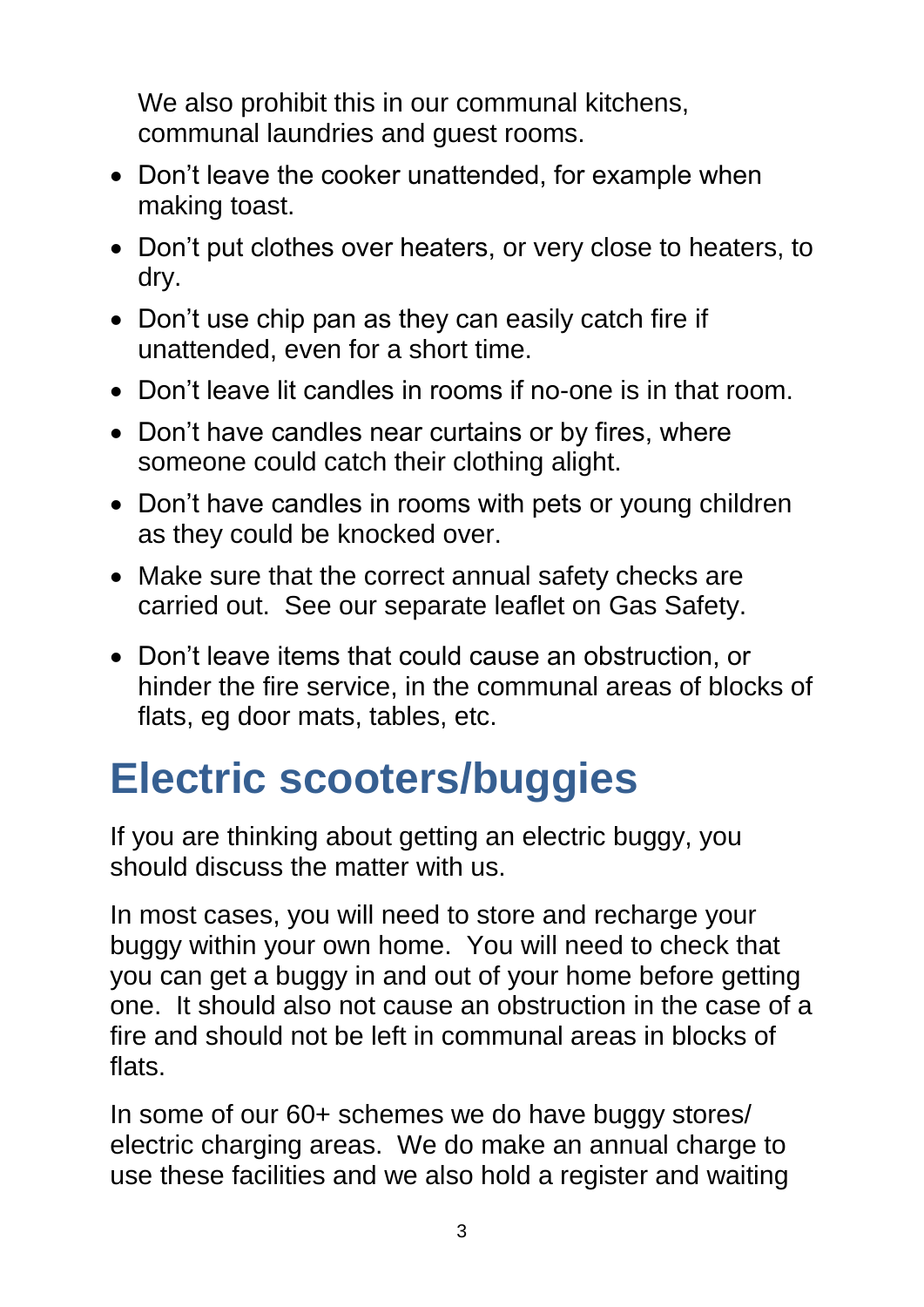list for their storage, so please contact us for further information.

We require that all buggies have electrical safety checks at regular intervals and you are responsible for insuring it.

#### **Wheelchairs**

If you are a wheelchair user in one of our blocks of flats, you can use this within the communal areas. However, you will have to store it within your flat when not in use and you must not leave it where it can cause an obstruction or fire hazard.

# **Security Suggestions**

To help keep you and your property safe, we would advise:

- Beware of bogus callers and do not display your name on the outside of your home by your door.
- Mark valuable items with your postcode and property number, or keep a note of serial numbers.
- When you go away, you might think about fitting a timer device to a lamp in the living room to make your home look like someone is in.
- Arrange with a neighbour to keep an eye on each other's home.
- If you are one of our 60+ tenants and have a Careline service, please let them know when you are going away and when you are back.
- Lock your front door if you are going out in your back garden.
- Use windows in locked positions, particularly on the ground floor.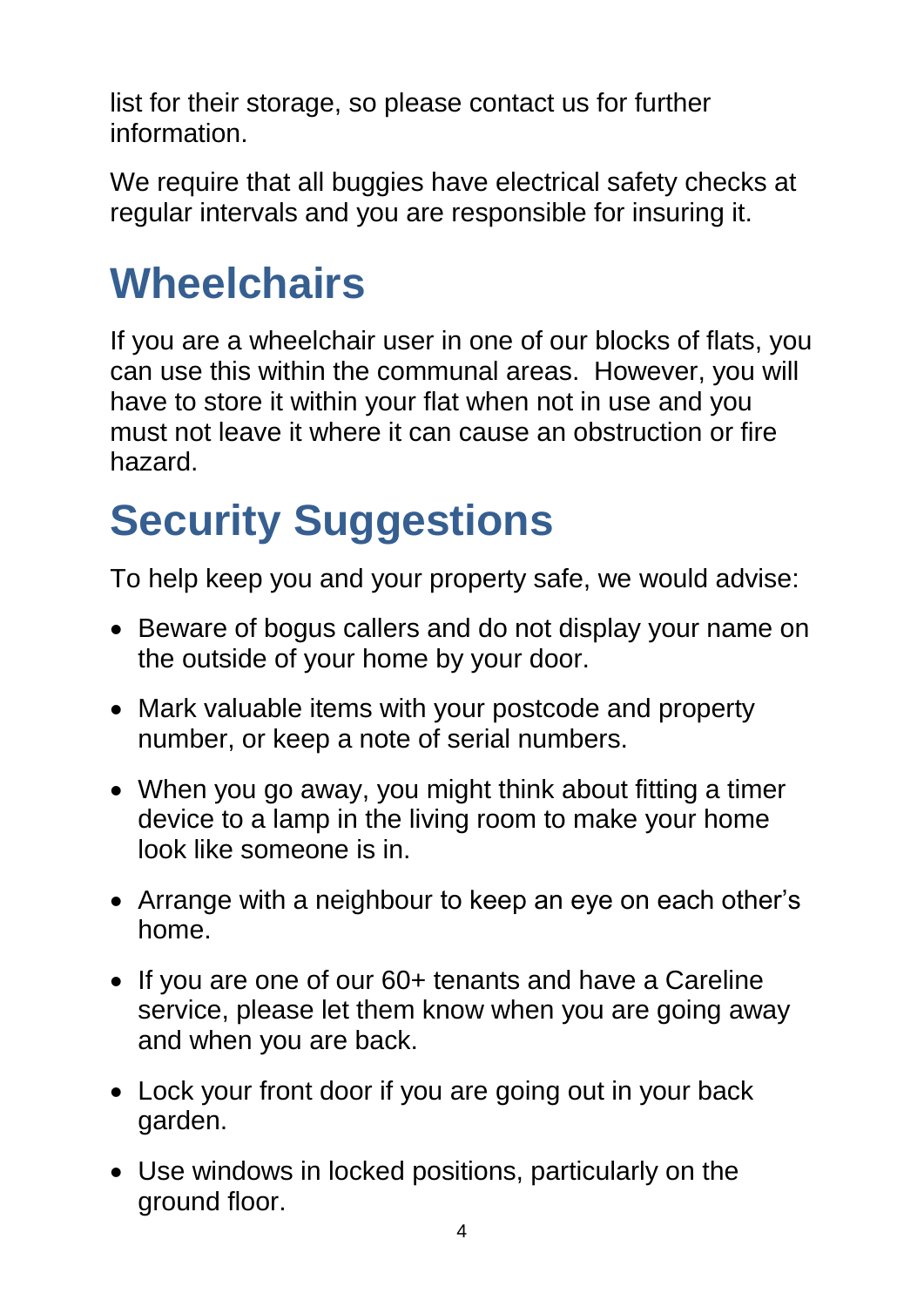- Don't leave your flat door open if you live in a block of flats.
- When you go out, check that all windows and doors are closed.
- Do not leave your keys, money or valuables where a stranger might find them or see them from the door or a window.
- Do not leave Christmas presents under your Christmas tree if they can be seen, for example, from the road.

#### **Door entry systems in blocks of flats**

Door entry systems are designed to control who comes into a building where there are communal entrances. Therefore, please:

- Make sure that the communal entrance (or back door) always closes and/or locks behind you.
- Never leave the entrance door open or propped open.
- Do not let people, who you do not recognise, follow you into the building, even if they appear genuine.
- Report any door entry faults to us immediately.
- Don't give copies of the main communal front door keys to anyone without asking for our permission.
- Don't allow people to borrow your keys or fob and don't give out any door entry codes.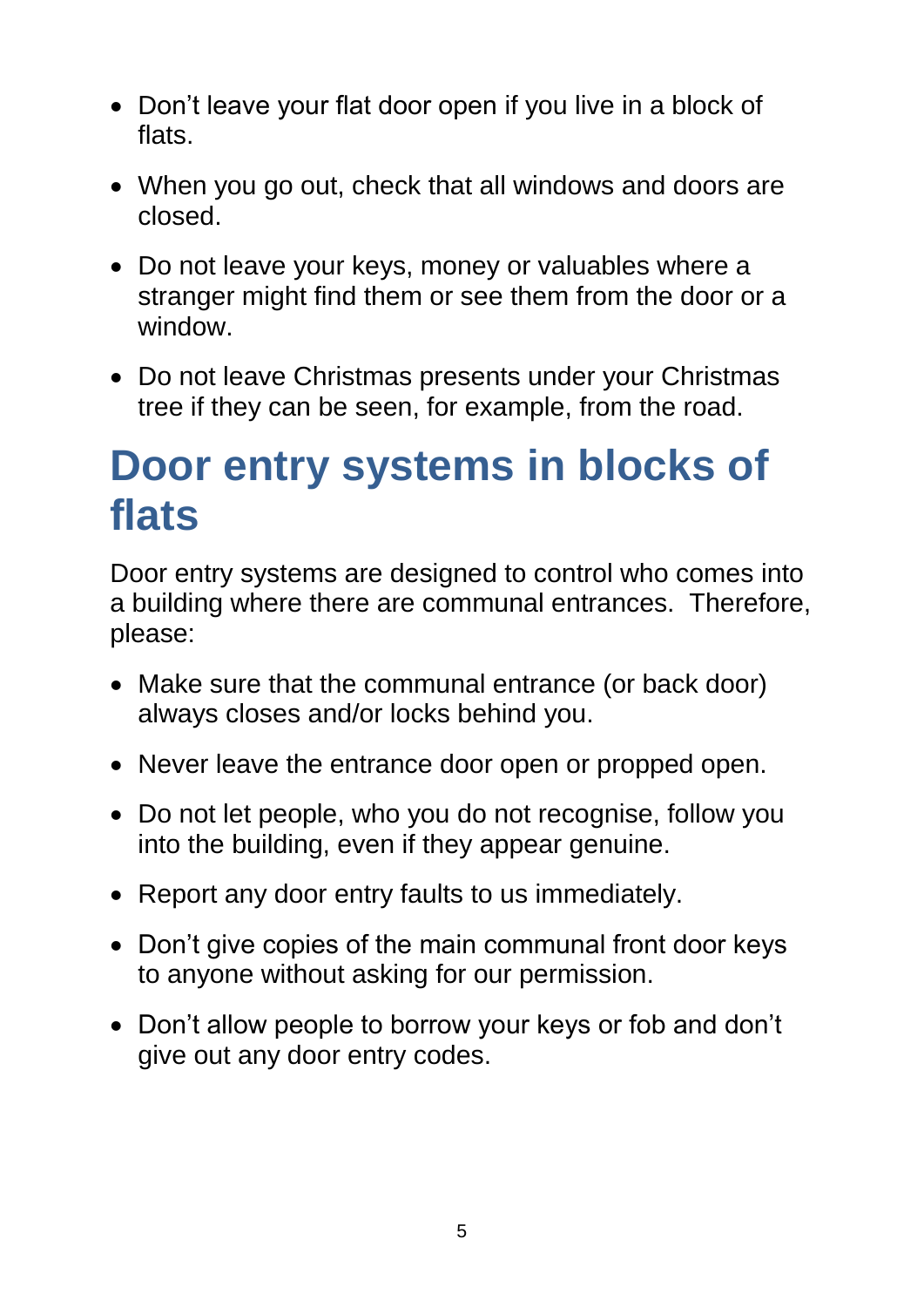#### **When someone calls at your home**

- Don't display your name outside of your home in case the person is a bogus caller.
- If you have a door viewer/spyhole, you should use this to check to see who is at the door before opening it.
- If you don't know the caller, ask to see their identity card and check it carefully. If you are not sure about who they are, ask them to stay outside while you phone the company they say they are from to check who they are. Shut your door while you are doing this to prevent them coming in.
- Anyone calling at your home to carry out a repair or inspection should have an identity card with their photo on it. You should check the card carefully. Also, check that they are coming to do a repair or servicing you are expecting. All Sandbourne contractors should normally have made an appointment with you. If you are unsure, ask them to stay outside (close the door) and either ring the office (during normal office hours) or use the emergency pull cord (if you are a 60+ resident with a Careline service) or ring the out-of-hours service (outside of normal office hours).

#### **Explosives or flammable liquids or materials**

You may not keep or use any flammable liquids, such as petrol, bottled gas or paraffin in your home or in a communal area, or a car port or garage. If you need to keep oxygen for your health care needs, please make us (and Careline if you have it) aware.